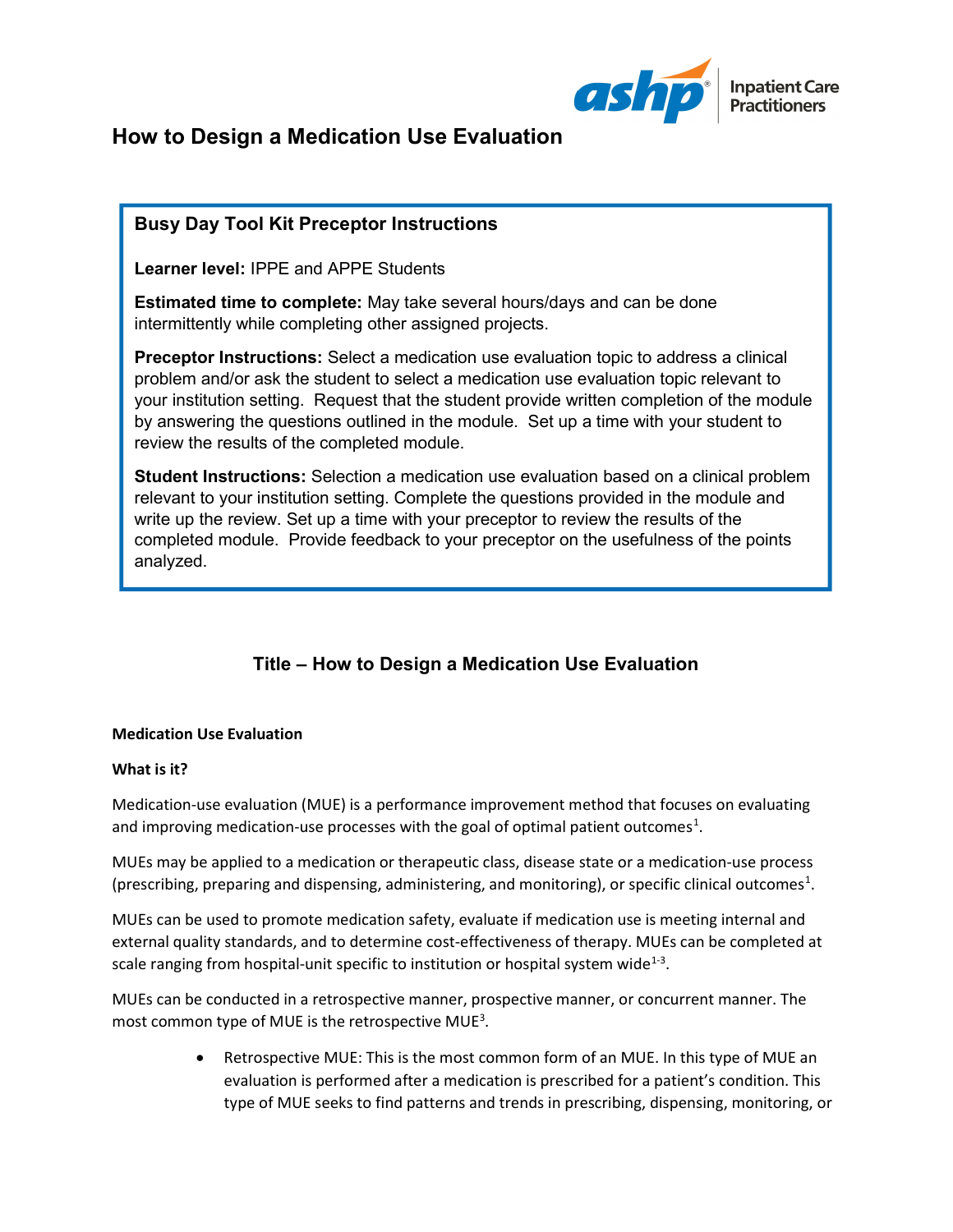administration (e.g., Are long acting opiates being prescribed, dosed, and monitored in accordance with state regulations at specific institution?).

- Prospective MUE: This type of MUE seeks to evaluate medication use prior to the patient receiving the medication.
- Concurrent MUE: This type of MUE allows for monitoring and evaluation of medication use while it is actively being prescribed and administered to the patient.

#### What are MUE objectives?

#### Common objective of MUEs<sup>1-3</sup>

- Evaluating drug use to optimize patient outcomes and patient safety
- Evaluating the effectiveness of medication use
- Promote standardization in medication prescribing
- Promote standardization in medication dispensing and administration
- Minimizing procedural variation in medication use processes
- Evaluating medication choice between medications when benefit is unknown
- Evaluating and promoting compliance with government laws and regulations
- Promoting cost effective use of medications
- Establishing interdisciplinary consensus on medication-use processes
- Evaluation medication use as a method of formulary management
- Evaluation medication for research purposes (e.g., residency research, institutional research, etc.)

#### Why do we perform MUEs?

- MUE activities are required for accreditation by The Joint Commission (TJC)<sup>1</sup>.
- MUEs are a tool utilized by institutions for formulary management.
- MUEs are utilized for quality improvement and quality assurance.
- MUEs can help ensure compliance with professional practice standards, accreditation standards, or government laws and regulations<sup>1</sup>.
- MUEs can help assess inappropriate prescribing practices.
- $\bullet$  MUEs evaluate medication use to prevent increased hospital costs<sup>1-3</sup>.

## Who performs MUEs? What is the role of the pharmacist?

The organizational body (e.g., quality management committee, pharmacy and therapeutics committee) responsible for the MUE process should have, at a minimum, prescriber, pharmacist, nurse, and administrator representation<sup>1,2</sup>.

Pharmacists being medication expert are uniquely position in the MUE process. Pharmacists often lead or work collaboratively with team members to design, perform, and manage MUEs. Roles may vary depending on resources and practice settings $^{1,2}$ .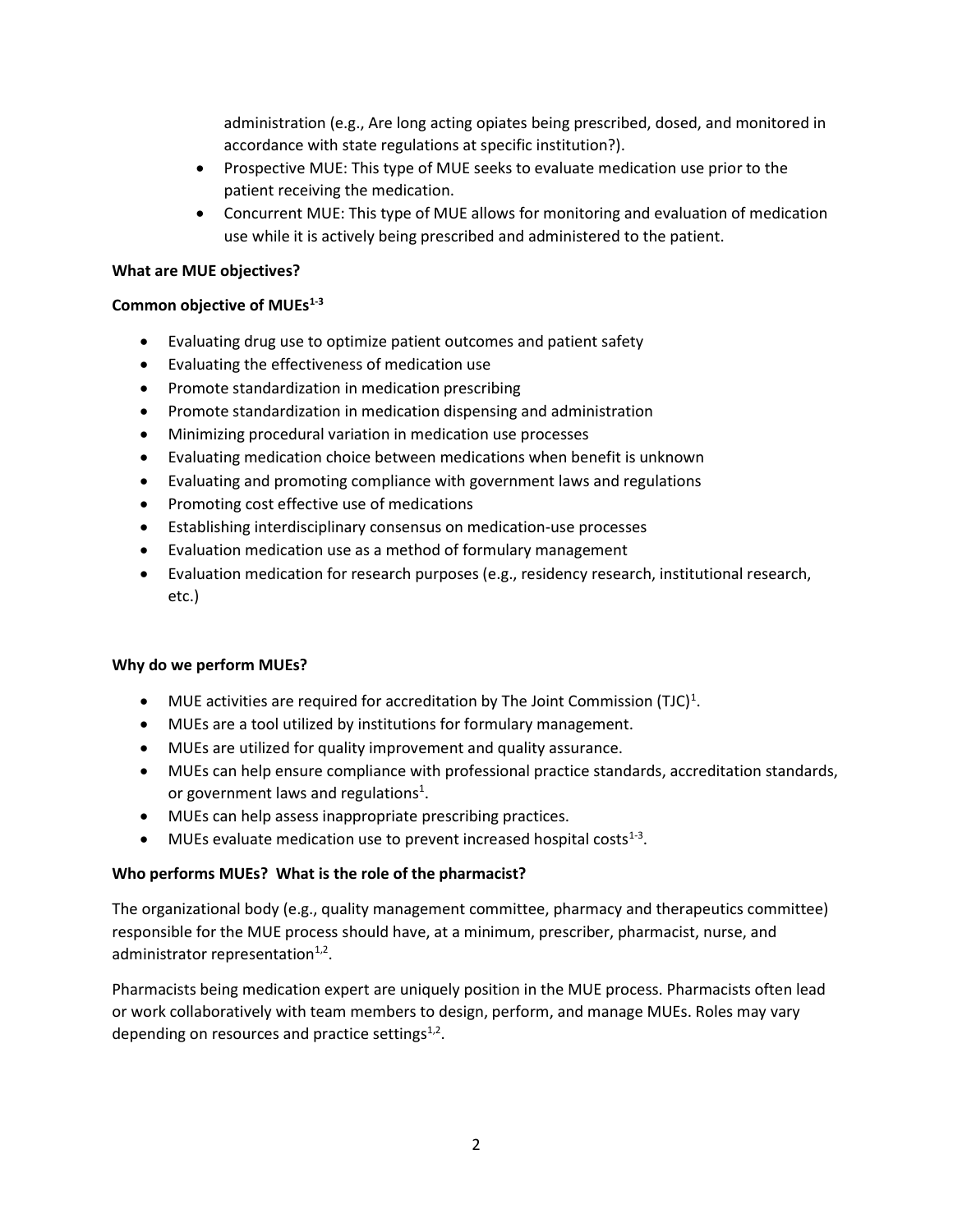#### What are steps to an MUE?

Design the MUE

- Determine setting for the MUE
- Decide on which type of MUE will be performed and select a study design
- Determine population and sample size
- Determine timeframe to capture in MUE
- Develop screening mechanisms for the MUE
- Determine data collecting capabilities and feasibility
- Develop a research question and identify endpoints to measure
- Determine patients to include and exclude
	- o Which patients will be included? Why were these chosen?
	- o What are criteria for exclusion? Why were these chosen?
- Determine appropriate data to collect (see below for examples)
	- o Demographic information of the included patients
	- o Appropriate indication for medication
	- o Appropriate dosage
	- o Appropriate duration of therapy
	- o Appropriate labs or other monitoring parameters
	- o No contraindication for use
	- o Adverse effects found while on the drug
	- o Known drug interaction with other drugs prescribed for the patient
	- $\circ$  Did the patient's treated condition respond as anticipated based on selected endpoints
- Determine what will be done with MUE results

Seek approval from appropriate boards and committees

- If an MUE is intended to serve as a quality improvement or quality assurance study, it will not require IRB approval<sup>3</sup>. The pharmacy and therapeutics committee may approve an MUE for local facility use<sup>3</sup>.
- If the MUE is intended to contribute to the scientific knowledge, it may be considered research and would require IRB approval<sup>3</sup>.

Investigate and conduct

- Collect data
- Analyze the data
- Formulate conclusions and recommendations
- Present completed MUE to appropriate audiences (e.g., P&T committee and key stakeholders)
- Disseminate results